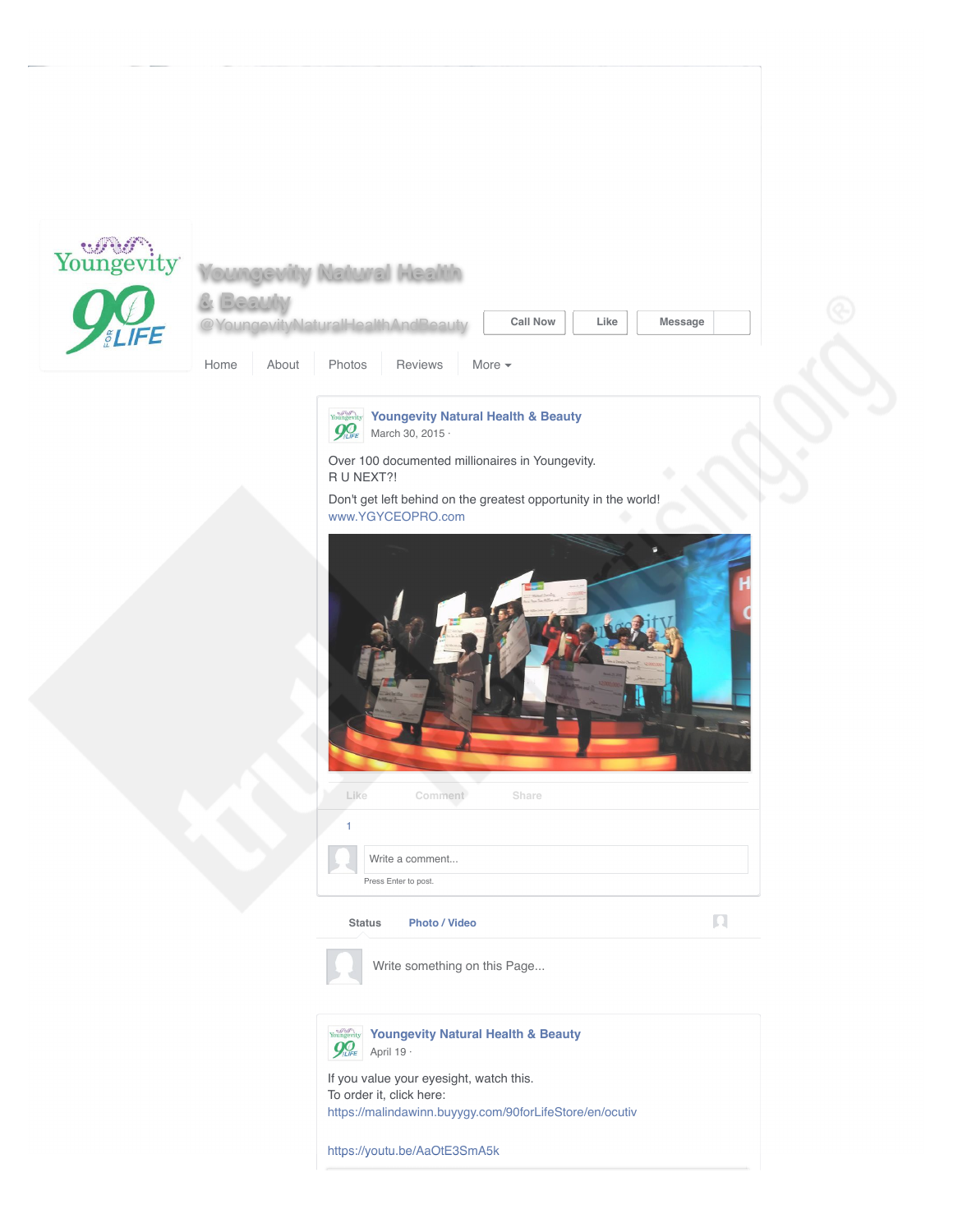

## [Introducing Ocutiv™ from Youngevity](https://www.facebook.com/l.php?u=https%3A%2F%2Fyoutu.be%2FAaOtE3SmA5k&h=UAQHU6hY4&enc=AZMKFXAmEZlmqpQGHq8Kihl3h_tIQWQEvaOjVGin5Qrnv9WAm1hxYkjt7TrrIQ54yoj3bT9YS7apMzTkwAZxr3wxxr8hRwkNur-KaiZ11yXznPpBpaXfcDGaWS_wJjzqFdFtN2Y5Ww51PP6qkzR0R5GjLonjAIGbdmPiNzlow73HfuzshTgTU7CakY27rC8-rJXnQwkLp0az-GayIOszlqOE&s=1)

Introducing Ocutiv™, the newest member of the Youngevity Proline Family. We created Ocutiv™ with a powerful array of targeted nutrients and botanicals,…

YOUTUBE.COM

 **[Comment](https://www.facebook.com/YoungevityNaturalHealthAndBeauty/photos/a.527459907285891.93633165.527438730621342/951698548195356/#) [Share](https://www.facebook.com/YoungevityNaturalHealthAndBeauty/photos/a.527459907285891.93633165.527438730621342/951698548195356/#) [Like](https://www.facebook.com/YoungevityNaturalHealthAndBeauty/photos/a.527459907285891.93633165.527438730621342/951698548195356/#)**

*Youngevity* **[Youngevity Natural Health & Beauty](https://www.facebook.com/YoungevityNaturalHealthAndBeauty/?fref=nf)**  $\mathbf{Q}_{\text{t}\text{t}FE}^{\bigcirc}$  [April 18](https://www.facebook.com/YoungevityNaturalHealthAndBeauty/photos/a.527459907285891.93633165.527438730621342/1162645213767354/?type=3) ·

What would YOU do with an extra \$2000-\$5000 a month or more working spare time, part time or full time? Get started for as little as \$25.00 today and starting earning right away. Complete training and support provided. Come on! What are you waiting for?!

[www.ygyceopro.com](http://l.facebook.com/l.php?u=http%3A%2F%2Fwww.ygyceopro.com%2F&h=9AQFdTuEIAQHOEOePJRBB2InP9fd6unDzNTKt6FicAs8c3w&enc=AZNoFi0x_kDjtUmKbIqVTvYngPd8-nbRVvfmTBDlmflEEcx6f8AC46OgupGTW_paux3IgHG46yu_E7Zth-kCcj-4r8dNl3AiQ0MoatOGkHliwlq0rMepyyY4qSOqWCfredxgrdxvtKVryJOyI3aE1YPJQY3r3gvDgcj1XV6ELZ-k3YLxAswE5Ji4n9Oo-w5zLoFJkV2-DTEeVJoABwIV25lx&s=1)